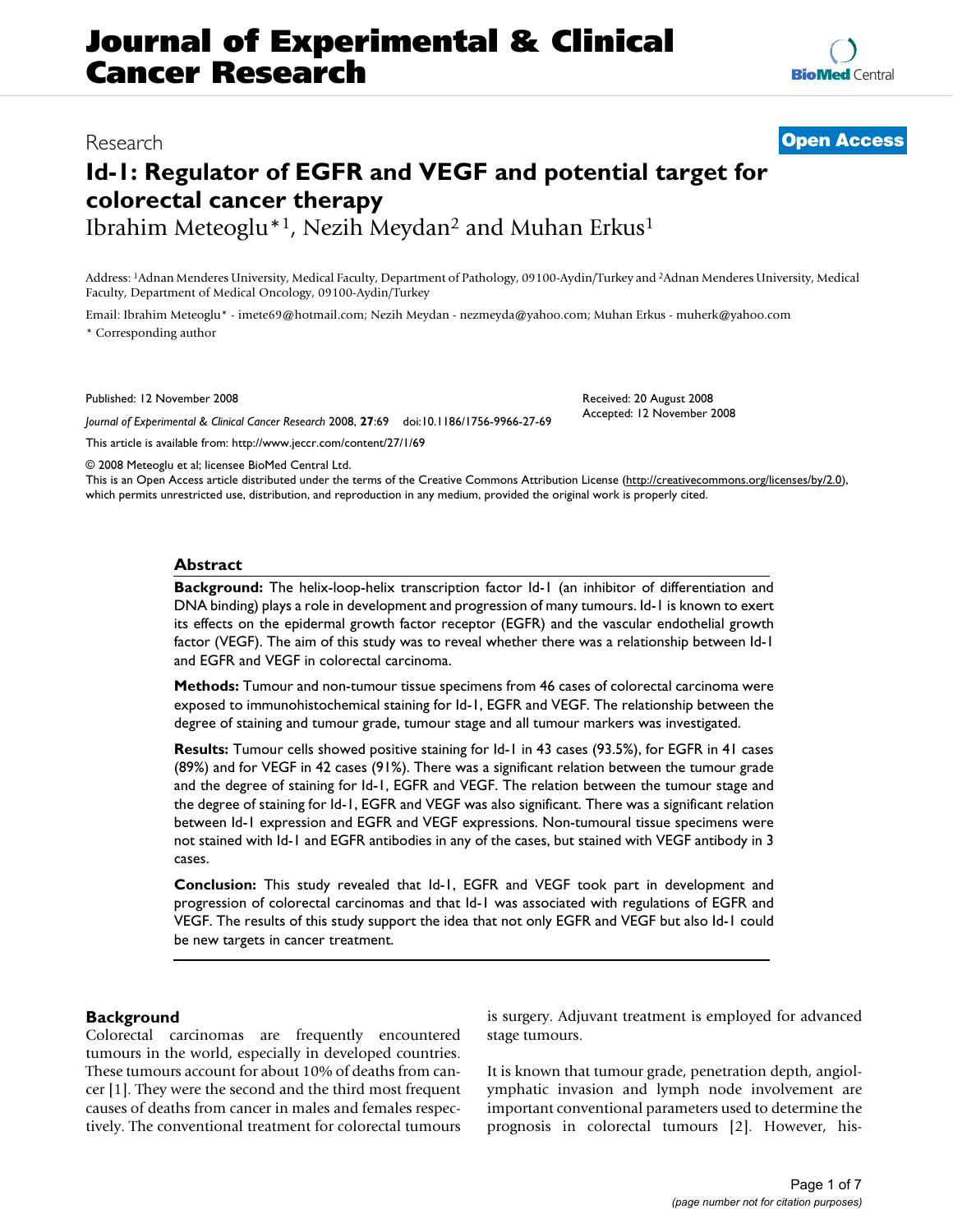topathological parameters do not exactly show the prognosis in some cases and therefore, additional prognostic factors are needed. In recent years, there have been many studies on new markers to predict the prognosis and to determine tumours resistant to treatment.

It has been reported that epidermal growth factor receptor (EGFR) expression is associated with tumour proliferation, angiogenesis and invasiveness in many tumours [3]. One of those tumours is colorectal carcinoma [4]. In fact, EGFR has been shown to play a role in tumour development and progression [4,5]. In addition, several studies showed a relationship between high EGFR levels and high grade tumours and poor prognosis [5,6]. The studies on EGFR have suggested that EFGR can be a new target molecule in anticancer treatments.

Angiogenesis has a critical role in tumour progression. There are many factors known to be associated with angiogenesis. Vascular endothelial growth factor (VEGF), the most important and most extensively studied factor, is known to be associated with many tumours [7]. VEGF has been shown to be associated with the extent and the stage of colorectal carcinomas [8].

Several studies, however, have revealed that VEGF is not an independent prognostic factor in colorectal carcinomas [8,9]. The Id (an inhibitor of differentiation/DNA binding) protein family, a group of basic helix-loop-helix transcription factors, has been shown to be involved in carcinogenesis and a prognostic marker in several types of human cancers [10-16]. Id-1 does not have a basic domain for DNA binding and it forms heterodimers and acts as a dominant inhibitor of simple helix-loop-helix transcription factors [17,18]. Id-1 has been shown to play a critical role in cell proliferation, differentiation and senescence. It has been claimed to play a key role in cancer progression, but its molecular mechanism has not been understood yet. Increased Id-1 expression has been found to be associated with advanced stage tumours and poor prognosis. In addition, ovarian cancer patients with increased Id-1 levels have shorter survival than those with low Id-1 expression [19]. High Id-1 levels have been shown to be associated with more than 20 types of cancer including breast, prostate, cervical, liver and endometrial cancer [20-26]. It has been shown that Id-1 is constitutively expressed in aggressive cells in breast cancers [11]. High Id-1 levels have also been found to accompany high grade and invasive endometrial cancers [22]. Increased Id-1 levels have been considered as the indicator of more aggressive clinical behaviour in breast and cervical cancers [11,14-16]. It has also been demonstrated that increased Id-1 levels are accompanied by high Gleason scores in prostate cancers [27]. These results indicate that Id-1 may be involved in not only carcinogenesis but also several types of cancer.

Recently, it has been proposed that Id-1 is a regulator in the EGFR and VEGF pathway [28-30]. Id-1 mediated cancer cell growth has been shown to be associated with EGFR activation in ovarian and prostate cells [19,24]. Both Id-1 and EGFR levels have been found to be high in bladder cancers [29]. These results indicate that Id-1 plays a role in cancer cell growth through positive regulation of the EGFR signalling pathway. It has been reported that overexpression of Id-1 in prostate cancer cells play a role in angiogenesis whereby VEGF activation [30]. Id-1 suppression, however, has been found to down-regulate VEGF in hepatocellular carcinoma [20].

In the light of all above mentioned studies, one can conclude that Id-1 has an important role in progression of many tumours. However, there have been few studies on the role of Id-1 in colorectal carcinoma [10,31]. Those few studies have revealed that Id-1 is involved in tumour progression and associated with poor prognostic factors, but the relationship between Id-1 and EGFR and VEGF has not been studied. In this study, using immunohistochemical methods, we investigated the relationship between Id-1 and such well-known prognostic factors as tumour grade and tumour stage and such molecules as EGFR and VEGF.

### **Methods**

### *Patients*

This study included 51 patients who underwent surgery for colorectal cancer in Adnan Menderes University Hospital between 2002 and 2006. Five patients were excluded from the study since data about those patients were incomplete. Data about sex, age, tumour size, TNM and Dukes' stage were obtained from all patients. None of the cases received treatment for cancer before surgery. All specimens were re-evaluated before the current study by two pathologists. Paraffin-embedded specimens that contained normal colonic tissue together with tumour tissue were selected for immunohistochemical analysis.

### *Immunohistochemistry*

First, sections 4 μm in thickness from selected paraffin embedded blocks were placed on positively charged slides. Second, all of the specimens were deparafinized with xylene and rehydrated with ethanol and then all were washed in 0.1% Tris-buffered saline (TBS) for five min three times. Third, they were kept in 0.3% hydrogen peroxidase for 20 minutes for the blockage of endogenous peroxidase activity and the sections were rinsed in TBS for five min three times. Fourth, for antigen retrieval, the slides were placed in sodium citrate buffer and left in a microwave oven at 700-W for 10 minutes. After cooling to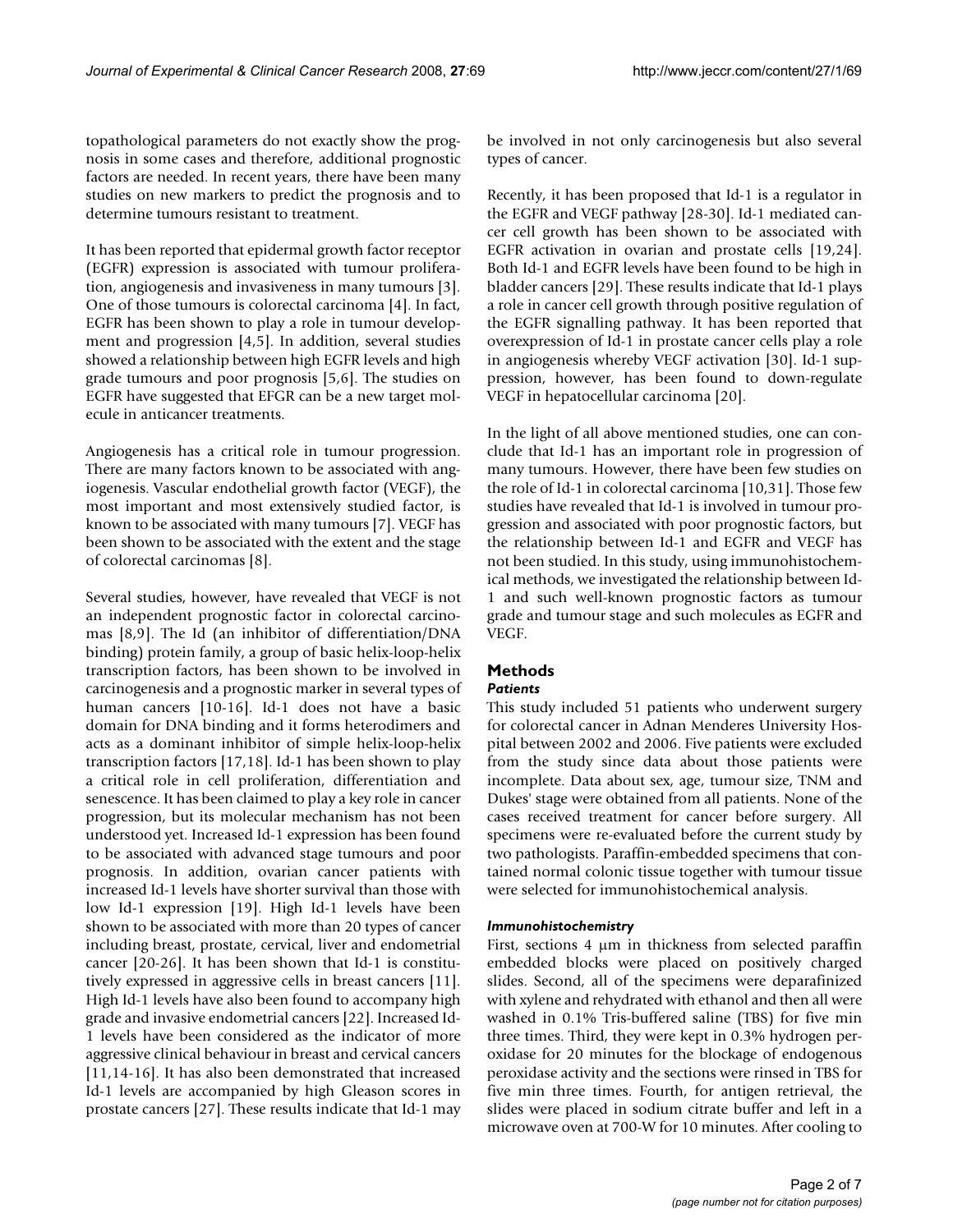room temperature and washing with TBS for five min three times, non-specific binding was blocked with 10% normal rabbit serum for 1 hour. Fifth, they were incubated with primary antibodies Id-1 (1:400 dilution, Santa Cruz Biotechnology, Santa Cruz, CA, USA), VEGF (readyto-use solution, RB-9031; NeoMarkers, Fremont, CA, USA) and EGFR (ready-to-use solution, MS-378; NeoMarkers, Fremont, CA, USA) for 1 hour. Sixth, after these the slides were rinsed with TBS for five min three times, they were exposed to biotin free horseradish peroxidase (HRP) enzyme-labelled polymer (EnVision plus the detection system, ChemMateTM EnVision +/HRP Rb&Mo, DAKO, Hamburg, Germany). Thirty minutes later, the slides were rinsed again in TBS for five min three times. Then 3,3' diaminobenzidine (DAKO) chromogen substrate was added. Last, the slides were rinsed under tap water and countered with Mayer's haematoxylin, dehydrated and mounted. For the negative control, the slides were incubated with TBS without primary antibody. The slights known to be positively immunostained were used as positive controls.

#### *Evaluation of the immunostaining*

The slides were examined at low magnification  $(x100)$ and areas containing the highest degree of staining were considered as "hot spot" areas and evaluated at high magnification (×200). The staining cell ratio was determined by counting at least 200 cells. When 10% or more than 10% of the cells were stained with all the markers, staining was considered positive. The staining degree in different magnifications were evaluated as in the following: "weak" staining visible at × 200, "moderate" staining visible at × 100 and "strong" staining visible at  $\times$  40.

#### *Statistical analysis*

All statistical analyses were performed with SPSS (Windows version 13.0, SPSS Inc. Chicago, IL, USA).  $χ²$  and Mann-Whitney *U*-test were used to compare the parameters tested and Spearman's correlation analysis was used to determine the relation between immunohistochemical markers. P < 0.05 was considered significant.

#### **Results**

The patients' clinicopathologic characteristics are summarized in Table 1.

#### *Staining for Id-1, EGFR and VEGF in Tumoural and Nontumoural Tissues*

Out of 46 cases, 43 (93.5%) had positive cytoplasmic staining with Id-1 antibody. Most of them had moderate to strong staining. Forty-one cases (89%) had moderate to strong staining with EGFR antibody in the cytoplasm and cell membranes. Forty-two cases (91%) had moderate to strong staining with VEGF antibody. There was no staining with Id-1 and EGFR antibodies in non-tumoural tis-

#### **Table 1: Patients characteristics (n = 46)**

|                | n (%)     |
|----------------|-----------|
| Age (year)     |           |
| Range          | $33 - 94$ |
| Median         | 62        |
| Sex            |           |
| Male           | 29(63)    |
| Female         | 17(37)    |
| Dukes' stage   |           |
| A              | 7(15.2)   |
| в              | 12(26.1)  |
| C              | 11(23.9)  |
| D              | 16(34.8)  |
| Grade          |           |
| GI             | 10(21.7)  |
| G <sub>2</sub> | 21(45.7)  |
| G3             | 15 (32.6) |

sues, but there was stromal staining with VEGF antibody in three cases (Figure 1A–E–I).

#### *Relationships between Tumour Grades and Id-1, EGFR and VEGF*

In order to investigate the relation between colorectal tumour grades and Id-1, EGFR and VEGF, the tumours were divided into three groups: grade I (G I)  $(n = 10)$ , grade II (G II)  $(n = 21)$  and grade III (G III)  $(n = 15)$ tumours. Most of the cancer specimens had positive staining for Id-1, EGFR and VEGF. G III tumours had the highest degree of staining for Id-1, while the degree of staining was lower in G I tumours. As a result, there was a significant difference in Id-1 expression between G I and II tumours ( $p = 0.005$ ) and between G II and III tumours ( $p = 0.005$ ) = 0.0012) (Figure 1B–C–D). The degrees of staining with EGFR and VEGF antibodies were very similar to the degree of staining with Id-1 antibody and as tumour grade increased so did the degree of staining. There was also a significant difference in EGFR (Figure 1F–G–H) and VEGF (Figure 1J–K–L) expressions between G I and II tumours  $(p = 0.02$  and  $p = 0.05$ , respectively) and between G II and III tumours ( $p = 0.01$  and  $p = 0.04$ , respectively) (Table 2).

#### *Relationships between Tumour Stages and Id-1, EGFR and VEGF*

In order to investigate the relation between tumour stages and staining with Id-1, EGFR and VEGF antibodies, the tumours were divided into two groups based on Dukes' classifications: Group 1 (Dukes' stage  $A+B$ ,  $n = 19$ ) and Group 2 (Dukes stage  $C+D$ , n = 27). The degree of staining for Id-1 was significantly higher in Group 2 than in Group 1 (p = 0.018). Similarly, EGFR and VEGF expressions were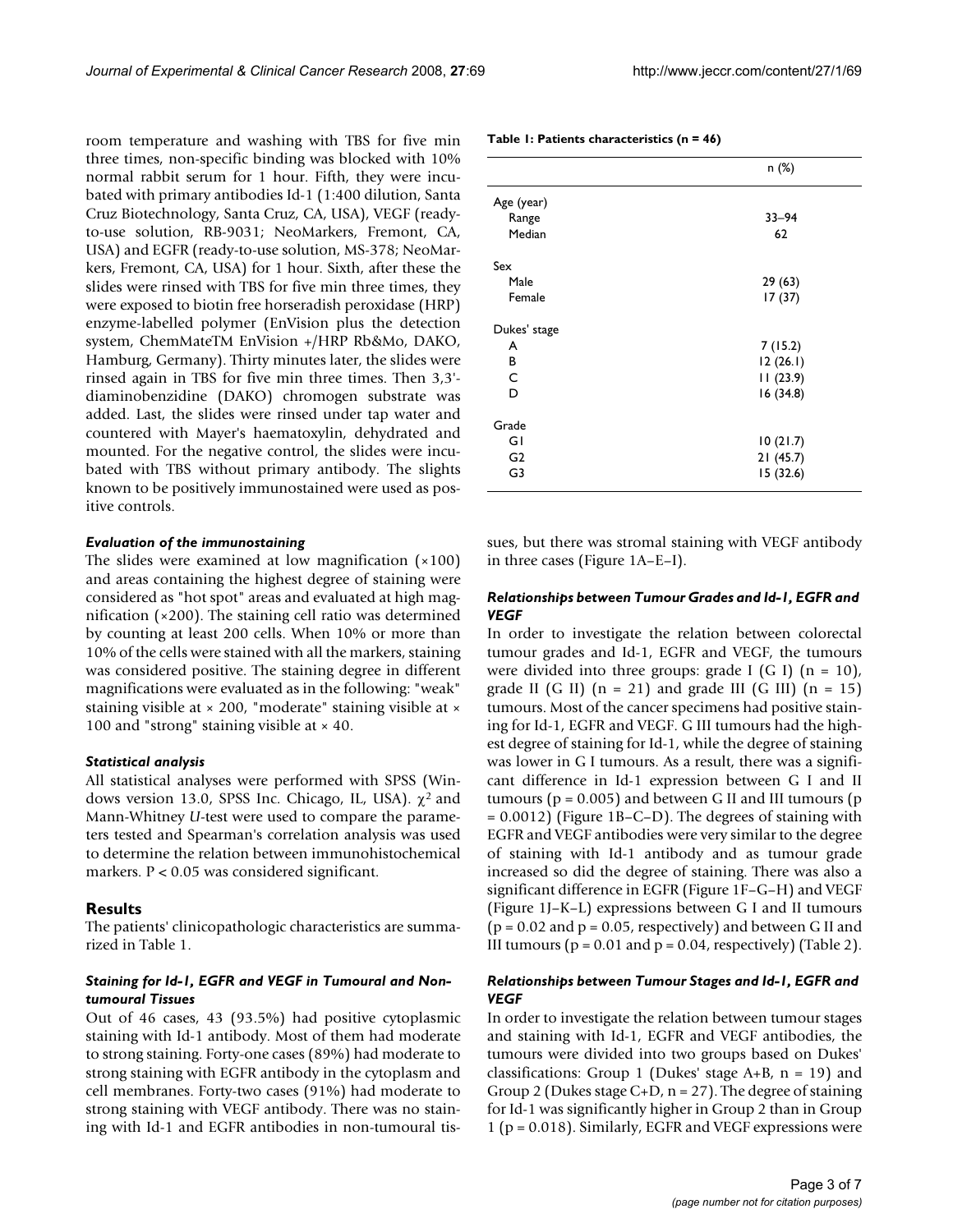

imens (A-E-I) **Figure 1** Differential staining intensity of Id-1, EGFR and VEGF between non-tumoural colorectal tissues and colorectal carcinoma spec-**Differential staining intensity of Id-1, EGFR and VEGF between non-tumoural colorectal tissues and colorectal carcinoma specimens (A-E-I).** 2-Images of Id-1 (B-C-D), EGFR (F-G-H) and VEGF (J-K-L) expressions in different grades of colorectal carcinoma. Note that increased Id-1, EGFR and VEGF expressions are associated with increased tumour grade.

significantly higher in high stage tumours than low stage tumours ( $p = 0.03$  and  $p = 0.04$ , respectively) (Table 2).

#### *Relationships between Id-1, EGFR and VEGF Expressions*

Id-1 expression was significantly correlated with EGFR expression ( $r = 0.540$ ,  $p = 0.002$ ) and VEGF expression ( $r = 0.540$ )  $= 0.737$ ,  $p = 0.0001$ ). However, there was no significant difference between EGFR and VEGF expressions.

#### **Discussion**

Colorectal cancer was the second most frequent cause of death in men and the third most frequent cause of death in women [1]. Colorectal carcinomas are more frequent in developed countries and there have been a lot of studies on the disease. The studies have focused on such issues that help to predict the prognosis and provide guidance in treatment. There is strong evidence that EGFR and VEGF play a role in carcinogenesis and progression in many human cancers. Recent studies seeking new treatment alternatives for advanced stage tumours have shown that EGFR and VEGF are new targets [32,33]. Id-1, a negative regulator of basic helix-loop-helix transcription factors,

plays an important role in the regulation of cell proliferation and differentiation. Id-1 is itself not a transcription factor, but involved in regulation of many regulatory proteins [17]. Although Id-1 is thought to play a role in tumorigenesis and can be a new therapeutic target, it is not clear how it affects molecular mechanisms in various tumours. There have been a few studies on the relation between Id-1 and colorectal carcinoma [10,31]. However, to our knowledge, this study was the first to show a relation between Id-1 and EGFR and VEGF in colorectal cancers.

It is known that EGFR is involved in carcinogenesis in many tumours. It plays a role in many events such as tumour proliferation, angiogenesis and invasiveness [3- 6]. While some studies have revealed that EGFR is associated with poor prognosis in colon cancers, other studies have shown that there is no relationship between EGFR and survival [3]. We found that EGFR was significantly associated with high grade and high stage tumours. This finding indicates a role of EGFR in tumour progression.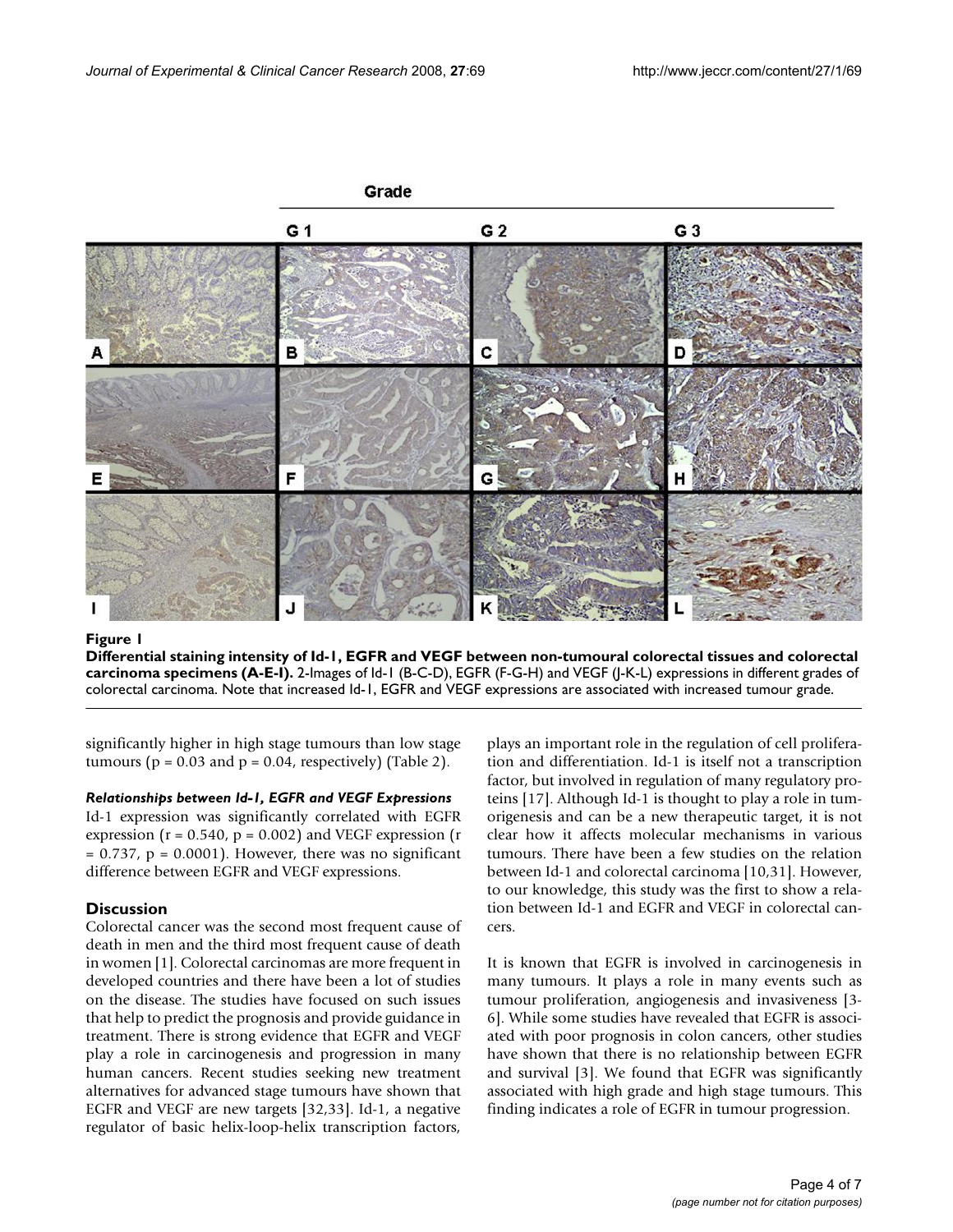|             | Grade                      |              |                             | <b>Dukes' Stage</b> |                |
|-------------|----------------------------|--------------|-----------------------------|---------------------|----------------|
|             | $GI(n = 10)$               | $G2(n = 21)$ | $G3(n = 15)$                | $A+B (n = 19)$      | $C+D$ (n = 27) |
| $Id-I$      |                            |              |                             |                     |                |
| Absent      | 2(20%)                     | (4.8%)       | 0(0%)                       | 3(15.8%)            | 0(0%)          |
| Weak        | 3(30%)                     | 9(42.8%)     | 1(6.7%)                     | 2(10.6%)            | 3(11.1%)       |
| Moderate    | 5 (50%)                    | 8(38.1%)     | 5(33.3%)                    | 6(31.5%)            | 10(37%)        |
| Strong      | $0(0\%)$                   | 3(14.3%)     | 9(60%)                      | 8(42.1%)            | 14(51.9%)      |
| p-value     | $p = 0.005$ (GI versus G2) |              | $p = 0.0012$ (G2 versus G3) | $p = 0.018$         |                |
| <b>EGFR</b> |                            |              |                             |                     |                |
| Absent      | 3(30%)                     | 2(9.5%)      | $0(0\%)$                    | 5(26.4%)            | 0(0%)          |
| Weak        | 3(30%)                     | 8(38.1%)     | 2(13.3%)                    | 3(15.8%)            | 5(18.6%)       |
| Moderate    | 3(30%)                     | 7 (33.3%)    | 3(20%)                      | 4(21%)              | 9(33.3%)       |
| Strong      | 1(10%)                     | 4(19.1%)     | 10(66.7%)                   | 7 (36.8%)           | 3(48.1%)       |
| p-value     | $p = 0.002$ (G1 versus G2) |              | $p = 0.001$ (G2 versus G3)  | $p = 0.03$          |                |
| <b>VEGF</b> |                            |              |                             |                     |                |
| Absent      | 3(30%)                     | (4.7%)       | $0(0\%)$                    | 4(21%)              | $0(0\%)$       |
| Weak        | 2(20%)                     | 7 (33.3%)    | 1(6.7%)                     | 3(15.8%)            | 5(18.6%)       |
| Moderate    | 2(20%)                     | 8(38.1%)     | 3(20%)                      | 5(26.4%)            | 10(37%)        |
| Strong      | 3(30%)                     | 5(23.9%)     | 11(73.3%)                   | 7 (36.8%)           | 12 (44.4%)     |
| p-value     | $p = 0.05$ (GI versus G2)  |              | $p = 0.04$ (G2 versus G3)   | $p = 0.04$          |                |

**Table 2: Association between Id-1, EGFR, VEGF, tumour grade and Dukes' stage.**

Like EGFR, Id-1 has been shown to have an up-regulation in many tumours [19,24]. Increased Id-1 levels are associated with poor prognosis in advanced stage tumours [22,23,27]. It has been reported that Id-1 did not have an activity in normal tissue in some tumours, but was only expressed in cancer cells [28]. Therefore, it has been suggested that Id-1 can be considered as an oncogene. There have been many studies showing a relationship between Id-1 and EGFR in many types of cancer. Studies on prostate cancer, ovarian cancer and renal cell carcinoma showed high Id-1 levels to be correlated with high EGFR levels [19,24,28]. Zhang et al. reported that Id-1 inactivation suppressed EGFR expression in ovarian cancer cells [19]. These findings have suggested that Id-1 may play a role in the regulation of EGFR. Consistent with the results of previous studies, this study revealed that increased Id-1 expression was correlated with high grade and advanced stage tumours and that Id-1 expression was also significantly associated with EGFR expression. The significant association between high Id-1 levels and high EGFR levels suggested a coactivation of EGFR and Id-1. It is thought that EGFR is one of the newest therapeutic targets for many tumours. Galizia et al. reported that antiEGFR chemotherapeutics could be used as an adjuvant therapy in EGFR positive colon cancer patients [35]. The finding that Id-1 plays a role in the EGFR pathway, an alternative

likely to be used in advanced colorectal cancers, indicates a new therapeutic target.

Angiogenesis is of great importance in cancer progression. Many angiogenic molecules have been described and the most important and the most extensively studied of all is VEGF. VEGF is a key molecule in normal and abnormal angiogenesis. It is known that many factors play a role in regulation of VEGF. VEGF in tumoral and non-tumoral tissues is mainly regulated by hypoxia. Apart from hypoxia, many cytokines, hormones and growth factor regulates VEGF expression in various tissues. Many factors such as EGF, TGF-Beta, IL-1alpha, Insulin-like growth factors (IGFs), TSH and ACTH are autocrine and paracrine regulators of VEGF expression. VEGF has been shown to be involved in many types of cancer [7]. Although it has been reported to be associated with poor prognosis in many types of cancer, there is not an agreement about its association with poor prognosis in colorectal cancers [8,9]. There is a general agreement that VEGF expression is an indicator of poor prognosis. Although there have been many studies about VEGF, VEGF regulated mechanisms have not been understood well. In this study, VEGF was significantly associated with high grade and advanced stage colorectal cancer. It turned out to contribute to tumour progression. There have been few studies showing a relation between Id-1 and VEGF. Those studies revealed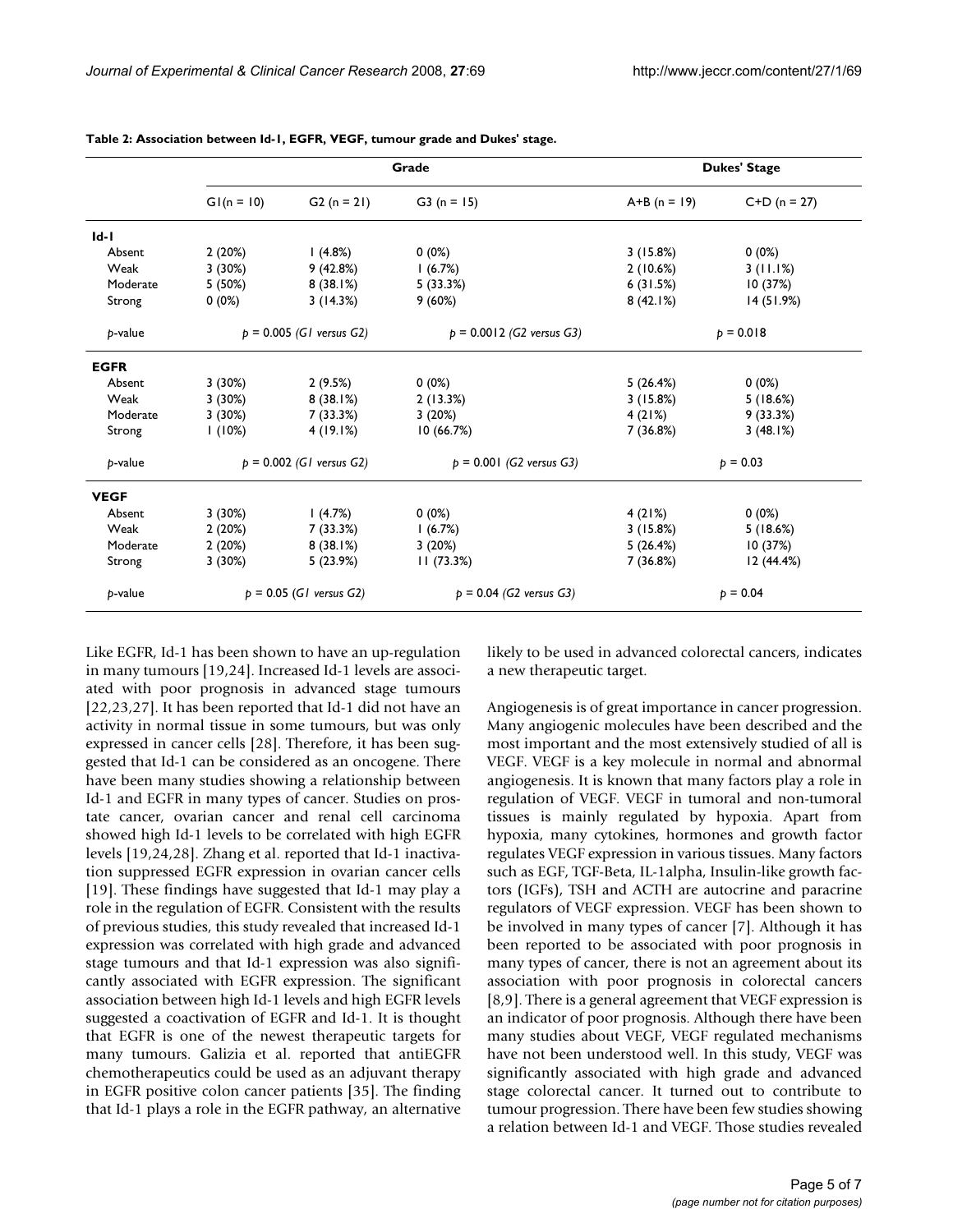a correlation between increased Id-1 levels and increased VEGF levels in hepatocellular carcinoma and prostate carcinoma [20,30]. However, the role of Id-1 in angiogenesis has not been clearly understood yet. There have been studies showing that Id-1 leads to transcriptional activation of VEGF whereby stabilization of hypoxia inducible factor-1alpha (HIF-1alpha) protein [20,36]. In this study, high Id-1 expression was significantly associated with high VEGF expression in colorectal carcinomas, which is consistent with the results of the previous studies on different types of tumours. Like EGFR, VEGF is a new therapeutic target [7]. Although it is still debatable whether angiogenesis affects advanced colorectal carcinomas, we found that increased angiogenesis, shown by VEGF, contributed to tumour progression and that Id-1 was associated with VEGF in colorectal carcinomas. Our study revealed that Id-1, not alone but in combination with other factors, play a role in VEGF activation. Further studies are needed to elucidate complex relationships of factors in tumour angiogenesis.

There have been few studies showing the role of Id-1 in colorectal carcinoma. Wilson et al. reported that Id proteins increased in cancerous tissue in cases of colorectal cancer and that increased Id proteins were associated with mitotic index and p53 expression [31]. Zhao et al. found marked Id-1 expression in cancer cells in cases of colorectal carcinoma compared to normal mucosa and adenomas [10]. They reported that Id-1 expression was higher when Dukes' stage increased and when there was a lymph node metastasis. Likewise, in this study, Id-1 expression was associated with poor prognostic factors. In addition, no Id-1 expression was detected in the normal colon mucosa neighbouring the tumour. These findings support the idea that Id-1 played a role in the induction and progression of colorectal carcinoma.

### **Conclusion**

Increased Id-1 expression was associated with high grade and advanced stage colorectal carcinomas, which suggested that Id-1 could be used as a prognostic indicator. As far as we know, this is the first study to show that Id-1 expression was significantly associated with EGFR and VEGF in colorectal carcinomas. The finding that Id-1 had effects on the molecules EGFR and VEGF in colorectal carcinomas is important in that these two molecules have been considered as new therapeutic targets for many advanced tumours recently. Detection of new proteins such as Id-1 exerting their effects on both EGFR and VEGF will reveal alternative therapeutic targets. When these molecules are used in treatment, the pathways such as EGFR and VEGF contributing to tumour progression through different mechanisms will be kept under control by a single therapeutic agent. In addition, absence of Id-1 in non-tumoural tissues suggests that systemic chemotherapeutic agents may not affect normal cells and that toxic damage due to chemotherapy may not occur. However, further studies are needed to confirm the results of this study. The immunohistochemical technique we used in this study is simple and inexpensive and allows determining important molecules likely to be prognostic indicators and new therapeutic targets. If used frequently, evaluation criteria will be developed and more research on these indicators likely to be used in routine pathology reports will be made.

### **Competing interests**

The authors declare that they have no competing interests.

#### **Authors' contributions**

IM conceived of the study and wrote the manuscript. ME and NM participated in the design of the study and helped write the paper. All authors read and approved the final manuscript.

#### **References**

- 1. Parkin DM, Bray F, Ferlay J, Pisani P: **[Global cancer statistics,](http://www.ncbi.nlm.nih.gov/entrez/query.fcgi?cmd=Retrieve&db=PubMed&dopt=Abstract&list_uids=15761078) [2002.](http://www.ncbi.nlm.nih.gov/entrez/query.fcgi?cmd=Retrieve&db=PubMed&dopt=Abstract&list_uids=15761078)** *CA Cancer J Clin* 2005, **55:**74-108.
- 2. Compton C, Fenoglio-Preiser CM, Pettigrew N, Fielding LP: **American Joint Committee on Cancer Prognostic Factors Consensus Conference:Colorectal Working Group.** *Cancer* 2000, **1;88:**1739-57.
- 3. Uberall I, Kolár Z, Trojanec R, Berkovcová J, Hajdúch M: **[The status](http://www.ncbi.nlm.nih.gov/entrez/query.fcgi?cmd=Retrieve&db=PubMed&dopt=Abstract&list_uids=18279851) [and role of ErbB receptors in human cancer.](http://www.ncbi.nlm.nih.gov/entrez/query.fcgi?cmd=Retrieve&db=PubMed&dopt=Abstract&list_uids=18279851)** *Exp Mol Pathol* 2008, **84:**79-89.
- 4. McKay JA, Murray LJ, Curran S, Ross VG, Clark C, Murray GI, Cassidy J, McLeod HL: **[Evaluation of the epidermal growth factor](http://www.ncbi.nlm.nih.gov/entrez/query.fcgi?cmd=Retrieve&db=PubMed&dopt=Abstract&list_uids=12441262) [receptor \(EGFR\) in colorectal tumours and lymph node](http://www.ncbi.nlm.nih.gov/entrez/query.fcgi?cmd=Retrieve&db=PubMed&dopt=Abstract&list_uids=12441262) [metastases.](http://www.ncbi.nlm.nih.gov/entrez/query.fcgi?cmd=Retrieve&db=PubMed&dopt=Abstract&list_uids=12441262)** *Eur J Cancer* 2002, **38:**2258-64.
- 5. Kopp R, Rothbauer E, Mueller E, Schildberg FW, Jauch KW, Pfeiffer A: **[Reduced survival of rectal cancer patients with increased](http://www.ncbi.nlm.nih.gov/entrez/query.fcgi?cmd=Retrieve&db=PubMed&dopt=Abstract&list_uids=14530681) [tumor epidermal growth factor receptor levels.](http://www.ncbi.nlm.nih.gov/entrez/query.fcgi?cmd=Retrieve&db=PubMed&dopt=Abstract&list_uids=14530681)** *Dis Colon Rectum* 2003, **46:**1391-9.
- 6. Kopp R, Rothbauer E, Ruge M, Arnholdt H, Spranger J, Muders M, Pfeiffer DG, Schildberg FW, Pfeiffer A: **[Clinical implications of the](http://www.ncbi.nlm.nih.gov/entrez/query.fcgi?cmd=Retrieve&db=PubMed&dopt=Abstract&list_uids=12790326) [EGF receptor/ligand system for tumor progression and sur](http://www.ncbi.nlm.nih.gov/entrez/query.fcgi?cmd=Retrieve&db=PubMed&dopt=Abstract&list_uids=12790326)vival in gastrointestinal carcinomas: evidence for new thera[peutic options.](http://www.ncbi.nlm.nih.gov/entrez/query.fcgi?cmd=Retrieve&db=PubMed&dopt=Abstract&list_uids=12790326)** *Recent Results Cancer Res* 2003, **162:**115-32.
- 7. Toi M, Matsumoto T, Bando H: **[Vascular endothelial growth fac](http://www.ncbi.nlm.nih.gov/entrez/query.fcgi?cmd=Retrieve&db=PubMed&dopt=Abstract&list_uids=11902537)[tor: its prognostic, predictive, and therapeutic implications.](http://www.ncbi.nlm.nih.gov/entrez/query.fcgi?cmd=Retrieve&db=PubMed&dopt=Abstract&list_uids=11902537)** *Lancet Oncol* 2001, **2:**667-73.
- 8. Poon RT, Fan ST, Wong J: **[Clinical significance of angiogenesis in](http://www.ncbi.nlm.nih.gov/entrez/query.fcgi?cmd=Retrieve&db=PubMed&dopt=Abstract&list_uids=12832961) [gastrointestinal cancers: a target for novel prognostic and](http://www.ncbi.nlm.nih.gov/entrez/query.fcgi?cmd=Retrieve&db=PubMed&dopt=Abstract&list_uids=12832961) [therapeutic approaches.](http://www.ncbi.nlm.nih.gov/entrez/query.fcgi?cmd=Retrieve&db=PubMed&dopt=Abstract&list_uids=12832961)** *Ann Surg* 2003, **238:**9-28.
- Zafirellis K, Agrogiannis G, Zachaki A, Gravani K, Karameris A, Kombouras C: **[Prognostic significance of VEGF expression evalu](http://www.ncbi.nlm.nih.gov/entrez/query.fcgi?cmd=Retrieve&db=PubMed&dopt=Abstract&list_uids=17655863)[ated by quantitative immunohistochemical analysis in](http://www.ncbi.nlm.nih.gov/entrez/query.fcgi?cmd=Retrieve&db=PubMed&dopt=Abstract&list_uids=17655863) [colorectal cancer.](http://www.ncbi.nlm.nih.gov/entrez/query.fcgi?cmd=Retrieve&db=PubMed&dopt=Abstract&list_uids=17655863)** *J Surg Res* 2008, **147:**99-107.
- 10. Zhao ZR, Zhang ZY, Zhang H, Jiang L, Wang MW, Sun XF: **[Overex](http://www.ncbi.nlm.nih.gov/entrez/query.fcgi?cmd=Retrieve&db=PubMed&dopt=Abstract&list_uids=18202790)[pression of Id-1 protein is a marker in colorectal cancer pro](http://www.ncbi.nlm.nih.gov/entrez/query.fcgi?cmd=Retrieve&db=PubMed&dopt=Abstract&list_uids=18202790)[gression.](http://www.ncbi.nlm.nih.gov/entrez/query.fcgi?cmd=Retrieve&db=PubMed&dopt=Abstract&list_uids=18202790)** *Oncol Rep* 2008, **19:**419-24.
- 11. Lin CQ, Singh J, Murata K, Itahana Y, Parrinello S, Liang SH, Gillett CE, Campisi J, Desprez PY: **[A role for Id-1 in the aggressive pheno](http://www.ncbi.nlm.nih.gov/entrez/query.fcgi?cmd=Retrieve&db=PubMed&dopt=Abstract&list_uids=10728695)[type and steroid hormone response of human breast cancer](http://www.ncbi.nlm.nih.gov/entrez/query.fcgi?cmd=Retrieve&db=PubMed&dopt=Abstract&list_uids=10728695) [cells.](http://www.ncbi.nlm.nih.gov/entrez/query.fcgi?cmd=Retrieve&db=PubMed&dopt=Abstract&list_uids=10728695)** *Cancer Res* 2000, **60:**1332-40.
- 12. Kleeff J, Ishiwata T, Friess H, Buchler MW, Israel MA, Korc M: **[The](http://www.ncbi.nlm.nih.gov/entrez/query.fcgi?cmd=Retrieve&db=PubMed&dopt=Abstract&list_uids=9731481) [helix-loop-helix protein Id2 is overexpressed in human pan](http://www.ncbi.nlm.nih.gov/entrez/query.fcgi?cmd=Retrieve&db=PubMed&dopt=Abstract&list_uids=9731481)[creatic cancer.](http://www.ncbi.nlm.nih.gov/entrez/query.fcgi?cmd=Retrieve&db=PubMed&dopt=Abstract&list_uids=9731481)** *Cancer Res* 1998, **58:**3769-72.
- 13. Ouyang XS, Wang X, Lee DT, Tsao SW, Wong YC: **[Over expres](http://www.ncbi.nlm.nih.gov/entrez/query.fcgi?cmd=Retrieve&db=PubMed&dopt=Abstract&list_uids=11992094)[sion of ID-1 in prostate cancer.](http://www.ncbi.nlm.nih.gov/entrez/query.fcgi?cmd=Retrieve&db=PubMed&dopt=Abstract&list_uids=11992094)** *J Urol* 2002, **167:**2598-602.
- 14. Schindl M, Oberhuber G, Obermair A, Schoppmann SF, Karner B, Birner P: **[Overexpression of Id-1 protein is a marker for unfa](http://www.ncbi.nlm.nih.gov/entrez/query.fcgi?cmd=Retrieve&db=PubMed&dopt=Abstract&list_uids=11479201)-**